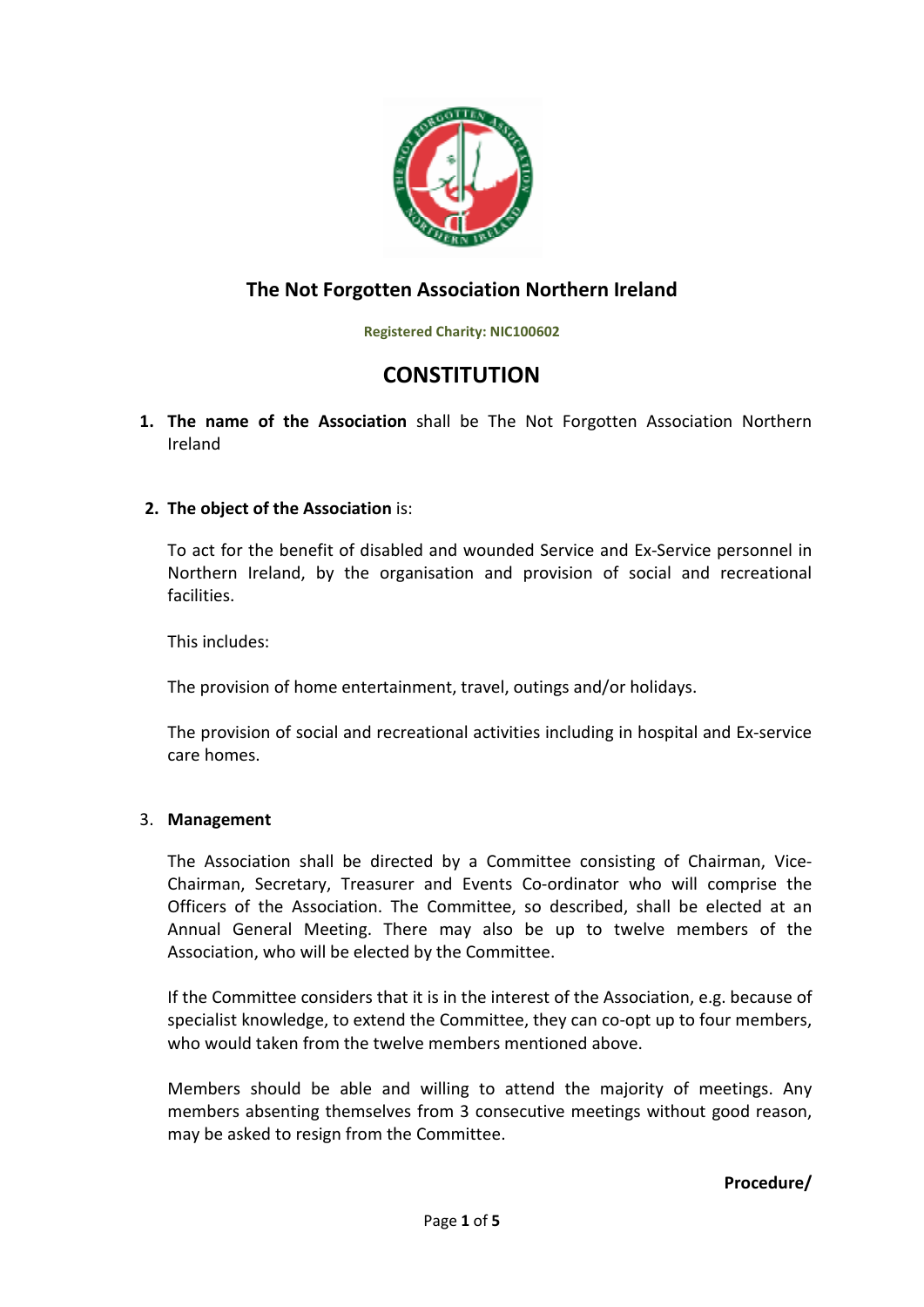# **Procedure at meetings**

Committee members, plus those co-opted on to the Committee, will be allowed to vote at general meetings. All decisions required at any meeting shall be decided by a simple majority of those present and able to vote. In the event of an equal number of votes being cast, the Chairman shall have a second, and casting vote.

A declaration of the Chairman of the meeting that a resolution has been carried, carried unanimously or lost, and an entry to that effect having been entered to the minutes of the meeting, shall be conclusive evidence of the fact.

Minutes shall be taken at all meetings and the Secretary shall enter therein a record of all proceedings and resolutions.

At the commencement of all meetings the Committee shall agree that the minutes of the previous meeting contain an accurate record, and the Chairman shall sign them in witness to that effect.

#### **4. Procedure of the Committee**

The Committee shall meet not less than four times in a year. A quorum at meetings of the Committee, and of any sub-committee, shall be one third of the voting membership. The Committee shall be responsible for the following:

All policy matters in connection with the running of the Association.

The appointment of Officers of the Association.

The appointment of, or delegation of, any of its powers which it considers expedient, to a sub-committee, provided that the minutes of the subcommittee are submitted to the Committee for approval as soon as is practical.

The convening of General Meetings of the Association.

The President shall be invited to attend meetings of the Committee, but as he is not a Trustee, he does not have voting rights.

#### **5. General Meetings**

An Annual General Meeting shall be held each year to which major donors and others may be invited to attend as non-voting guests. The President and Members of the Association may vote at an Annual General Meeting.

At the meeting it shall be the duty of the Chairman to present a report on the work of the Association for the preceding year, together with the audited accounts for the same period.

Those/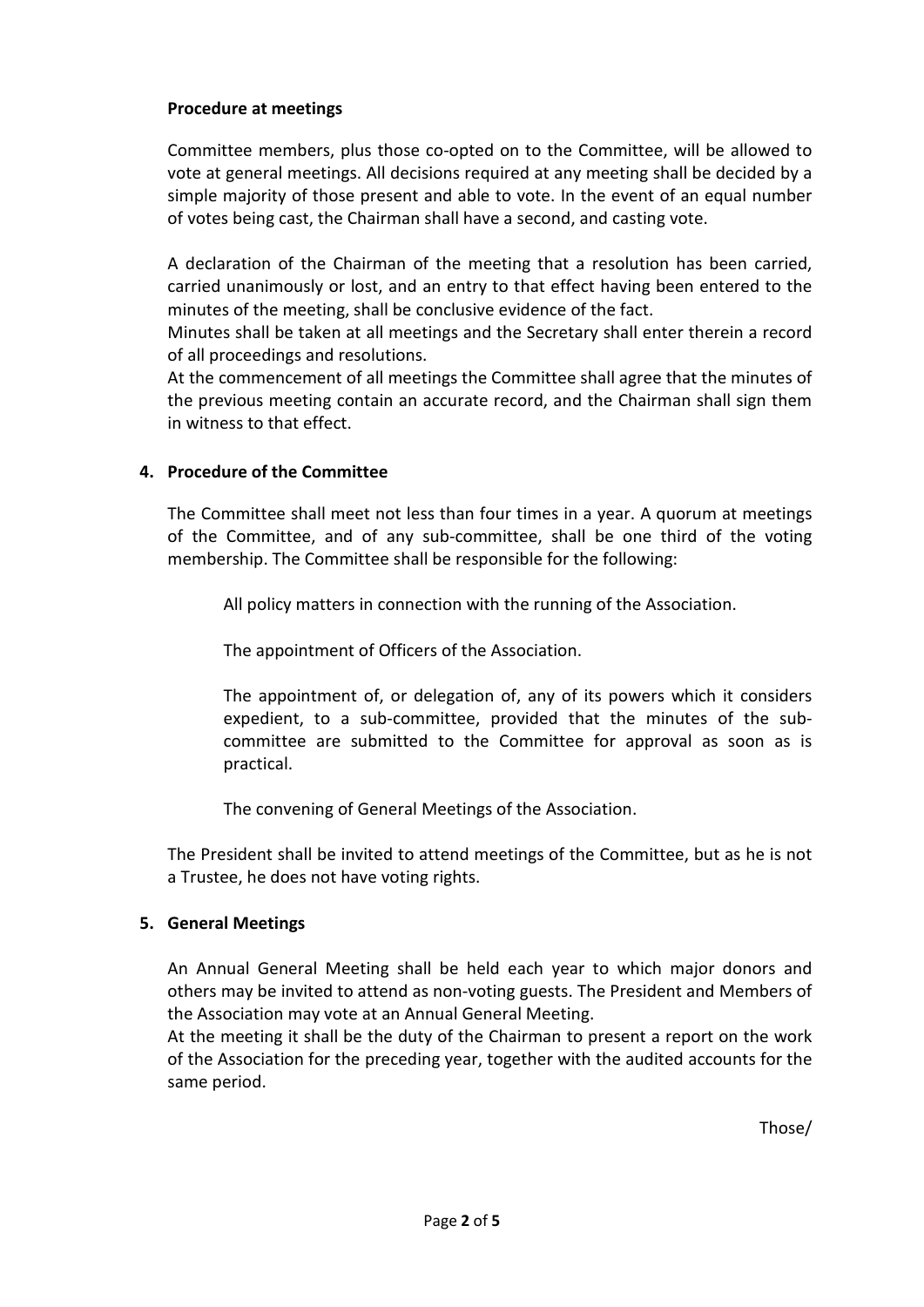Those present who are able to vote shall elect, or shall confirm in their office, the Committee, and transact any other business connected with the administration of the charity.

An Extraordinary General Meeting may be held at any time to transact urgent business of the Association. The decision of the Committee as to whether any business is urgent shall be final.

A Special General Meeting shall be convened either by decision of the Committee, or upon written request of not less than five members who should state in writing their reason for the request.

#### **Convening a General Meeting**

All General Meetings shall be convened by the issue of a notice to each member of the Association at least fourteen days before the date of the meeting. Notice may be given.

- Personally; or
- By sending it by post in a pre-paid envelope addressed to the member at his or her last known address; or
- By leaving it at the address of the member; or
- By giving it using electronic communications to the member's electronic address.

Proof that an envelope containing a notice was properly addressed, pre-paid and posted shall be conclusive evidence that notice was sent.

Proof that a notice contained in an electric communication was properly addressed shall be conclusive evidence that notice was given.

The accidental omission to give notice to or the non receipt of a notice by, any person entitled to receive notice shall not invalidate proceedings at that meeting.

# **6. Banking, Legal and other Arrangements**

All cheques, bills and other documents drawn on, or made payable with, the Association's bank, for any purpose whatsoever, shall/should be signed by any two of the persons as set out below.

All deeds, documents and other things required to be executed or signed by, or on behalf of, the Association shall be sufficiently executed if signed by any of the two persons set out in below.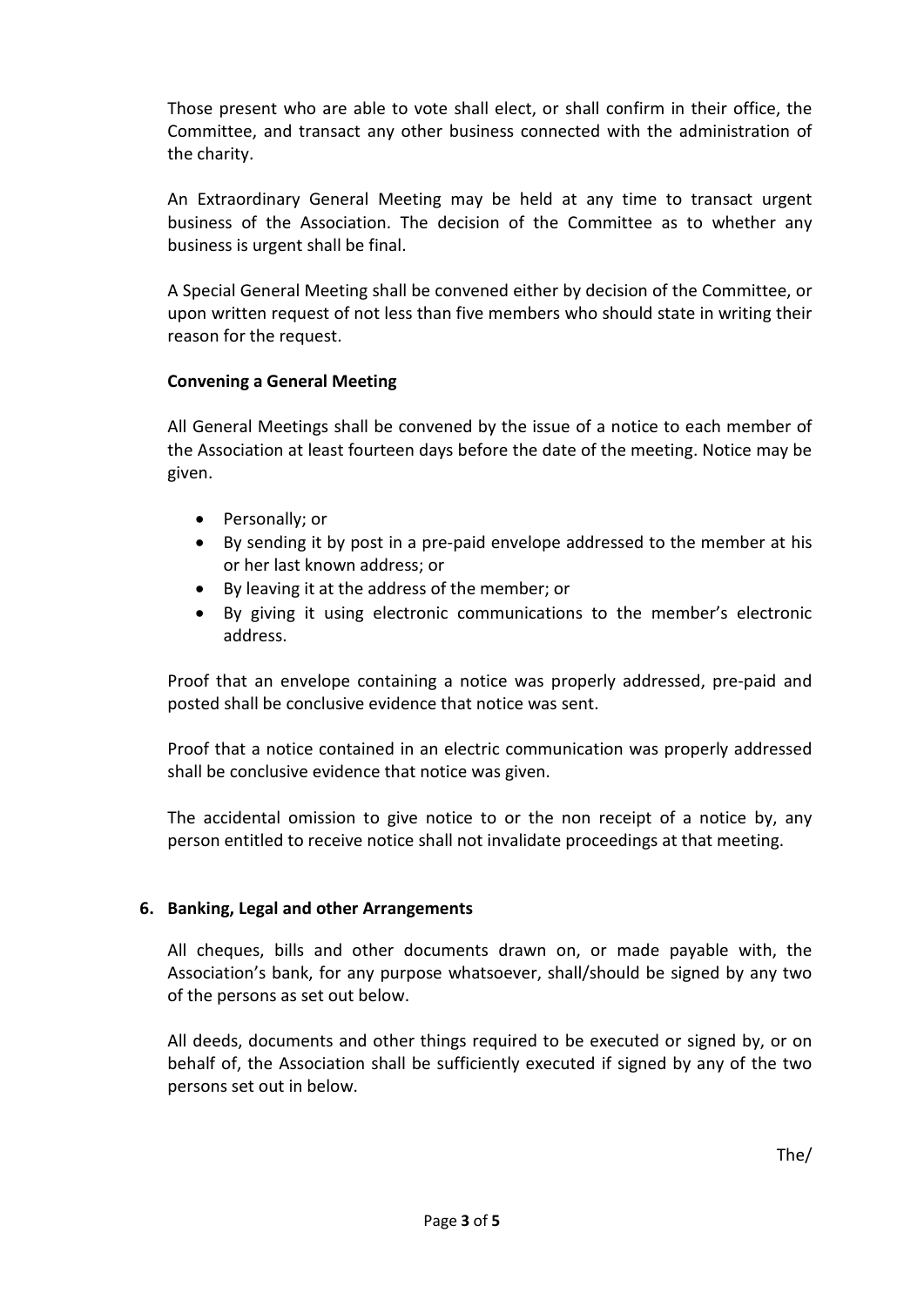The signatories in the two preceding rules shall be as follows:

- (a) The Treasurer plus one of the following:
- (b) The Chairman.
- (c) The Vice-Chairman.

#### **7. Amendments to the Constitution**

The Constitution may be repealed, added to, or otherwise amended (but not in a way which alters the Object of the Association as shown in paragraph 2 of Page 1 or makes the charity cease to be a charity at law), by resolution carried at a General Meeting of the Association, by not less than two thirds of those present who are entitled to vote.

Details of any proposal to amend the Constitution shall be given in writing, to each member of the Committee, with at least fourteen clear days notice, within the notice convening the General Meeting.

A copy of any resolution amending the Constitution should be sent to the Commission within twenty one days of its being passed.

#### **8. Dissolution**

The Association may be dissolved by a resolution to that effect passed by a majority of two thirds of the Members of The Association present at a Special General Meeting called for the purpose, provided that the object of the meeting be specifically stated on the notice convening it. The fourteen days' notice, in addition to being sent to members, shall be published in The Times newspaper.

 In the event of dissolution, the Committee shall realise all of the assets, and discharge all of the liabilities of the Association, and pay over the balance (if any) to The Not Forgotten Association (England & Wales Charity Registration Number 1150541), or to such charitable body or bodies engaged on work for the benefit of Service and Ex-Service personnel, as the Committee shall think fit, subject to the approval and consent formally expressed and obtained of the Charity Commissioners or of such other authority as may be competent.

Signed:

John Davies

**Electronically signed.** 

**J I DAVIES MBE Chairman of the Not Forgotten Association Northern Ireland Registered Charity: NIC100602** 

Date: 5 January 2015